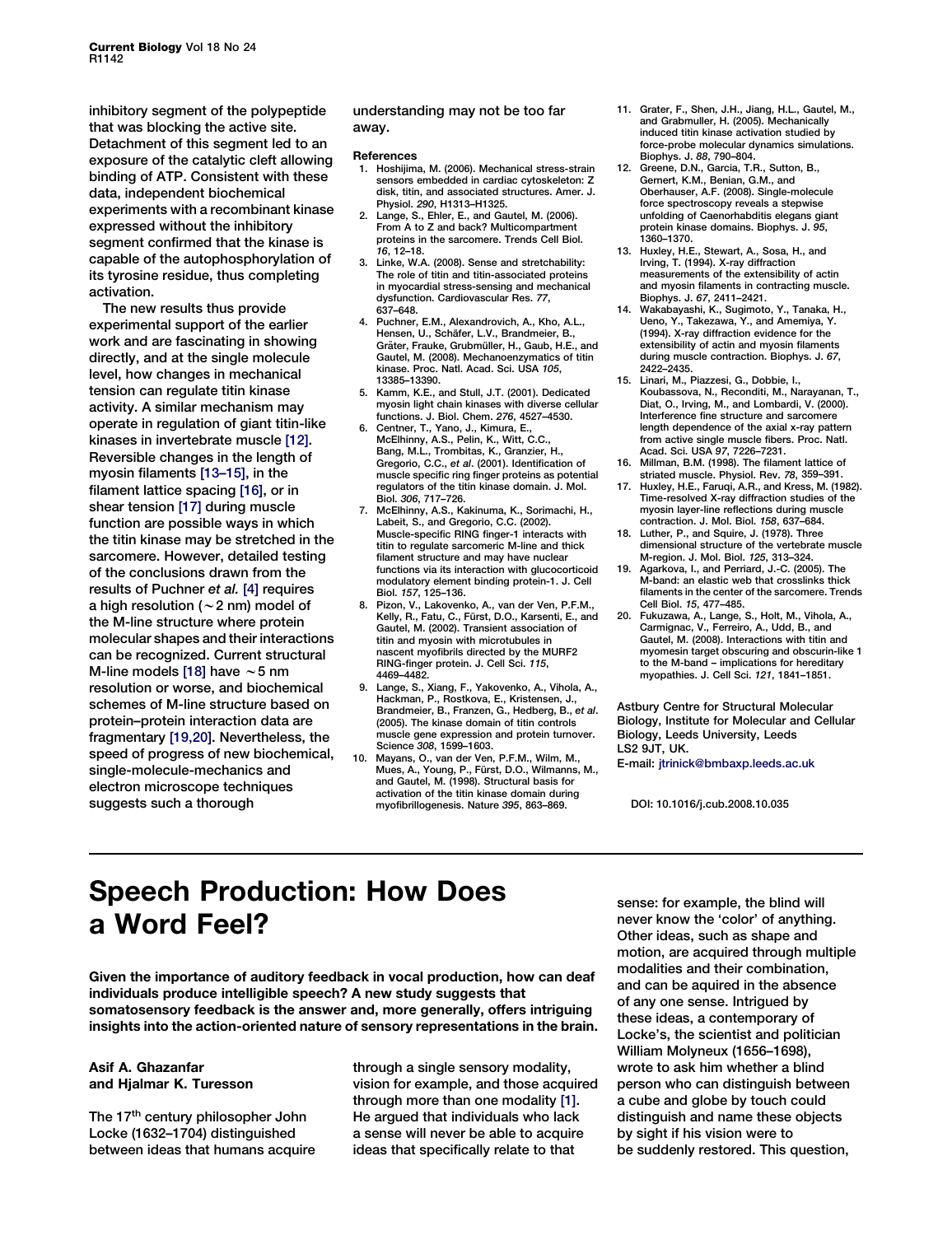<span id="page-1-0"></span>now known as 'Molyneux's Problem', continues to vex philosophers and scientists.

A parallel puzzle is evident in speech production. Human vocalizations involve exquisite control over the laryngeal, articulatory and respiratory musculature [2]. To produce speech, the motor system learns and maintains neural maps of the relationship between muscles, motor commands and sensory feedback. We know that auditory feedback is necessary for the acquisition of speech during development and, more recently, it has been established that it is necessary for the maintenance of speech in adults [3,4]. Here is the conundrum: intelligible speech is produced by individuals who become deaf as adults, even many years after they have not heard a thing. How is this possible? A new study by Nasir and Ostry [5] suggests that a natural form of sensory substitution [6] may be involved — that somatosensory feedback, generated by mechanoreceptors when different parts of the vocal tract move to produce speech, can assume the role of auditory feedback in deaf individuals.

Nasir and Ostry [5] tested speech motor learning in post-lingually deaf adults with their cochlear implants or hearing-aids turned off. A robotic device applied a mechanical load to the jaw as subjects repeated words — 'saw', 'say', 'sass' and 'sane' — appearing on a video monitor. This load was velocity dependent and displaced the jaw so that it caused a slight protrusion, thereby altering somatosensory feedback. Learning was assessed by measuring adaptation in the jaw trajectory. After hundreds of repetitions, the deaf individuals' trajectories adapted, becoming more similar to the trajectories seen before the load was applied. The subjects also showed an after-effect — in essence, an exaggerated jaw movement — when the load was unexpectedly removed. Such adaptation and after-effects were similar between deaf individuals and age-matched control subjects, but the sensory feedback could not be the same between these two groups. Individuals with normal hearing could guide their learning through auditory feedback, somatosensory feedback or both.

Remarkably, learning by deaf individuals with their implants turned off could be mediated only by somatosensory feedback. Thus, auditory input is not necessary for speech learning in adults [5].

Two interesting questions (among many) come to mind in light of these findings. First, what is the nature of the neural representation underlying speech production? Given the influence of sensory feedback on motor adaptation, a simple feed-forward motor program is an unlikely candidate. Furthermore, both auditory and somatosensory modalities can have an influence. Thus, the neural representation of speech production is a multisensory-motor one and calls to mind what the philosopher Andy Clark [7] refers to as 'action-oriented' representations. In generic terms, action-oriented representations simultaneously describe aspects of the world and prescribe possible actions. They are poised between pure control (motor) structures and passive (sensory) representations of the external world. For neural representations of speech production, this suggests that the laryngeal, articulatory and respiratory movements during speech are inseparable from auditory and somatosensory feedback during the process of learning. Nasir and Ostry [5] show this to be true. A corollary of the action-oriented representation is that the learning process is very specific: learning one sensorimotor speech act does not necessarily generalize to other speech acts in different contexts. Two recent studies [4,8] of speech learning also suggest that this may be true.

This leads us to the second question: how might such a representation be instantiated in real neuronal networks? One likely node in such a network is the auditory cortex which receives a convergence of all the necessary signals for the speech learning described by Nasir and Ostry [5]. Recent work using a non-human primate model system revealed that auditory cortical neurons are not only strongly influenced by the production of vocal signals [9], but are sensitive to changes in auditory feedback during vocal production [\[10\].](#page-2-0) Somatosensory inputs also converge on auditory cortex in primates [\[11\]](#page-2-0). Furthermore, for the

vast majority of auditory cortical neurons with somatosensory responses, the tactile receptive fields are confined to the head and neck area (areas associated with the vocal tract and larynx). Intriguingly, these data from nonhuman primates suggest that the auditory cortex may be a locus for aligning somatosensory feedback with auditory feedback during vocal production.

Human speech is often viewed as exclusively revolving around sounds, how we produce them and how we perceive them. Production of speech is seen as a pure motor act, involving muscles and the neurons controlling them, while perception of speech is seen as purely sensory, involving the ear and the auditory pathway. This parcellation of the systems appears intuitive and clear, but recent studies, including Nasir and Ostry's [5], suggest that such divisions may be fundamentally wrong [\[12,13\].](#page-2-0) Rather than separate processes for motor outputs and individual sensory modalities, adaptive action seems to use all the available context-specific information. That is, neural representations across the brain may be centered on specific actions. This view on neural representations puts 'Molyneux's Problem' in a new light. Unisensory signals are fused into multisensory motor representations unified by an action, but since Molyneux does not suggest any action, his 'problem' may be better viewed as an ill-posed question — at least from a neuroscientific perspective.

#### **References**

- 1. Degenaar, M., and Lokhorst, G.-J., eds. (2005). Molyneux's Problem (Stanford, CA: The Metaphysics Research Lab, Stanford University).
- 2. Ghazanfar, A.A., and Rendall, D. (2008). Evolution of human vocal production. Curr. Biol. 18, R457–R460.
- 3. Jones, J.A., and Munhall, K.G. (2003). Learning to produce speech with an altered vocal tract: The role of auditory feedback. J. Acoust. Soc. Am. 113, 532–543.
- 4. Jones, J.A., and Munhall, K.G. (2005). Remapping auditory-motor representations in voice production. Curr. Biol. 15, 1768–1772.
- 5. Nasir, S.M., and Ostry, D.J. (2008). Speech motor learning in profoundly deaf adults. Nat. Neurosci. 11, 1217–1222.
- 6. Bach-y-Rita, P. (1972). Brain Mechanisms of Sensory Substitution (New York, NY: Academic Press).
- 7. Clark, A. (1997). Being There: Putting Brain, Body, and World Together Again (Cambridge, MA: MIT Press)
- Tremblay, S., Houle, G., and Ostry, D.J. (2008). Specificity of speech motor learning. J. Neurosci. 28, 2426–2434.
- 9. Eliades, S.J., and Wang, X.Q. (2005). Dynamics of auditory-vocal interaction in the monkey. Cerebr. Cortex 15, 1510–1523.